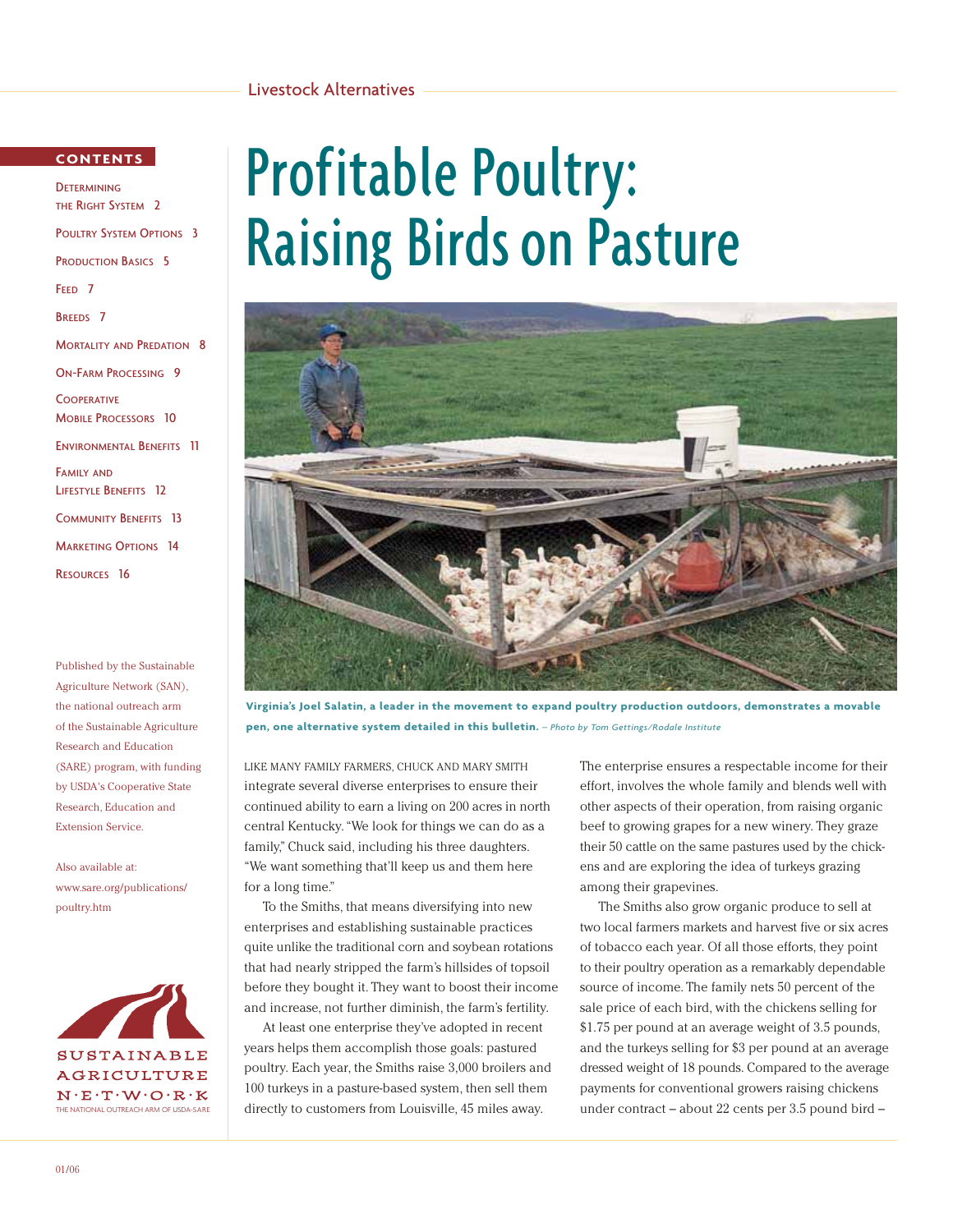the Smiths find themselves ahead, especially because their chicken housing costs are so much lower.

Moreover, raising poultry on pasture presented few barriers at the start. Chuck Smith already had set aside pasture for his beef cattle, and initial costs for birds, their pens, supplemental feed and processing equipment were low.

It didn't take long for Smith to find that the enterprise returns more to the farm than it takes away. His cash flow throughout the six-month production period is remarkably steady. Fields are healthier because the chickens deposit nutrients, then work them into the soil. And the good will Smith has earned among his appreciative chicken customers has prompted many of them to try the family's other products. Finally, he knows they can expand the operation without much additional effort, a distinct possibility if demand continues apace.

"The market's there," said Chuck,"and it just seems to be getting bigger."

The consistent market is just one incentive for the

Smiths and other producers across the country who, in ever-increasing numbers, are raising poultry in alternative ways. Add the environmental benefits – like amending soil with poultry manure and improving pastures when paired with ruminants – and it's easy to see how outdoor poultry systems are meeting the needs of producers across the country.

"Birds on pasture make it easier to graze other kinds of livestock there, or to think about vegetable production that doesn't need a boost from chemical fertilizers," said Allan Nation, editor of *Stockman Grass Farmer*. "Before you know it, you've got a diversified operation that makes it simpler to earn money from several efforts, all of them working in concert, and all of them making your farm and your environment stronger. Pastured poultry drives the train."

This bulletin is about driving the train of your farm's activities and profitability with pasture-based poultry systems. Read on to learn more about them and consult the list of resources on p. 16 for more information.

## Determining the Right Alternative Poultry Production System PART I



#### **INDUSTRY CHANGES**

RAISING POULTRY ON PASTURE ISN'T EXACTLY NEW. MOST broilers, layers and other domesticated fowl were raised outdoors before the advent of the now-dominant confinement method in the late 1950s.

Since then, large corporations have become the primary producers of poultry in the United States developing "vertically integrated" practices that allow them to capture nearly 100 percent of the multi-billion dollar annual market. Today, vertically integrated corporations control almost every aspect of how broilers and eggs are produced, processed and sold.

Individual farmers still participate, but as contractors who agree to meet standards that usually include furnishing climate-controlled confinement houses to hold 25,000 birds or more. Each house costs as much as \$140,000. Poultry companies usually supply farmers with chicks and feed needed to bring them to market weight in about seven weeks. They also supply subtherapeutic antibiotics to prevent disease, growth promotants for faster weight gain and drugs to control coccidiosis, common in concentrated operations.

The vertically integrated corporations then typically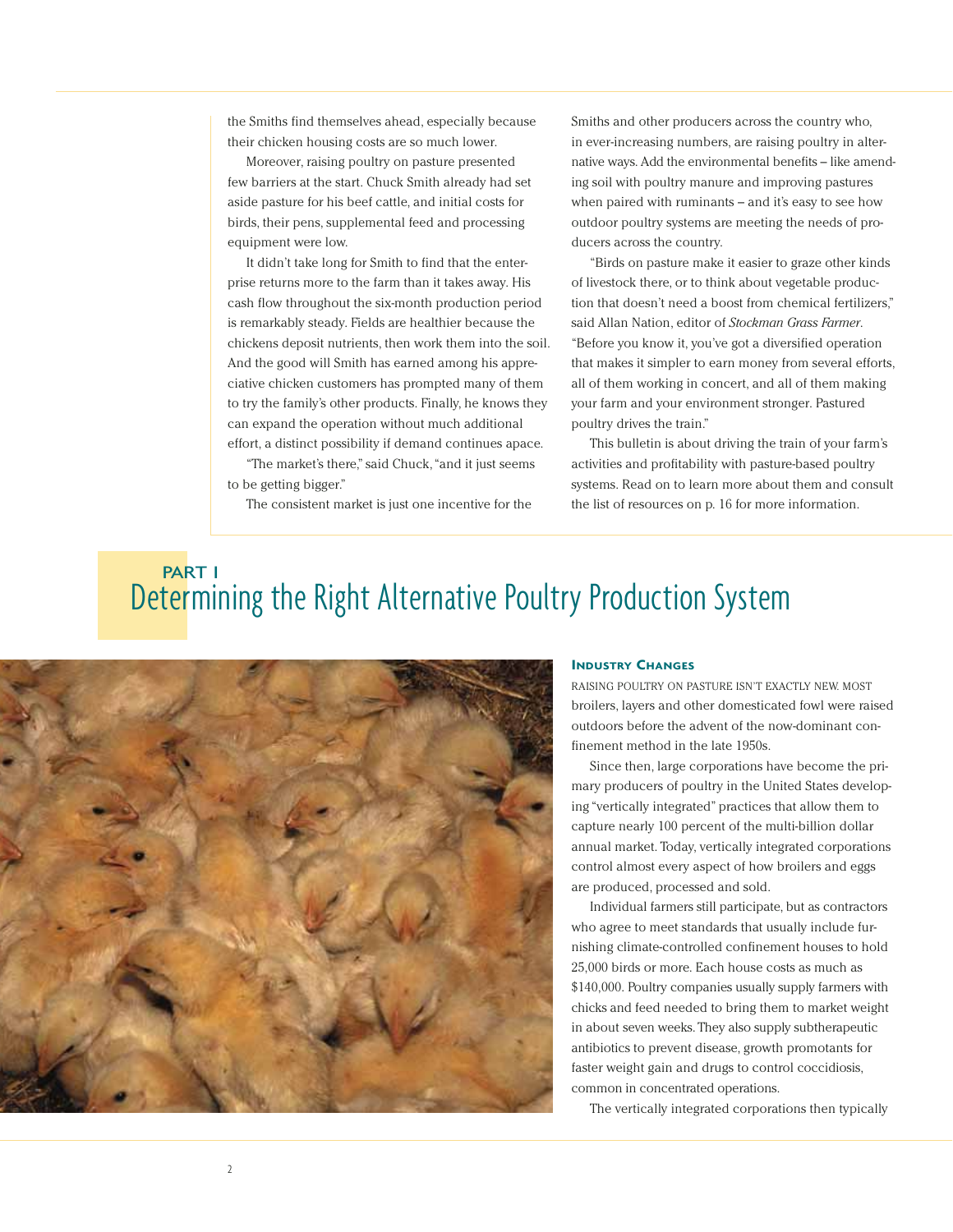manage the slaughtering and packaging process, paying contract farmers by the bird, with feed and heating costs factored into the equation. The system has helped make chicken a low-cost staple for American consumers.

But some farmers and consumers question whether, in the process of achieving that efficiency, values they consider important – autonomy and independence for farmers, the welfare of the flocks, and the taste and quality of their meat and eggs – have been lost. To meet a growing niche for poultry raised differently, a number of growers are choosing to raise birds in alternative ways, most of them reliant upon pasture.

"One of our key findings is that the system has real advantages on diversified farms," said researcher George "Steve" Stevenson, director of the Center for Integrated Agricultural Systems (CIAS) at the University of Wisconsin, who won a grant from USDA's Sustainable Agriculture Research and Education (SARE) program in 1999. "What's really nice about pastured poultry is that it folds in with a whole range of other enterprises."

#### **POULTRY SYSTEM OPTIONS**

SINCE POULTRY FARMERS BEGAN LOOKING FOR ALTERNATIVES, innovators have responded by perfecting various systems, many of them outdoors, that raise chickens for greater profit with less environmental impact and better conditions for the birds. The ways to raise poultry are varied to meet producers' goals and take into account climate, topography and available labor.

*The Salatin Influence.* In the early 1990s, Virginia farmer Joel Salatin published a book detailing a new system to compete for the small but growing niche of consumers who want to buy poultry raised outside the corporate system. His *Pastured Poultry Profits*, 10,000 of which have sold, explains the innovations Salatin made to the old practice of allowing poultry to range free around the barn lot. It lays out production strategies alongside promises that readers who follow his methods can net \$25,000 in only six months on 20 acres.

Chickens are raised in floorless, 10' x 12' x 2' pens containing 75 to 90 broilers. Producers move the pens daily to fresh pasture. While receiving exercise and fresh air foraging for plants and insects, the chickens drop manure that adds fertility to the soil. Producers buy day-old chicks between April and October, then move them from brooders onto pasture after a few weeks.

According to many, Salatin's book sparked a renewed interest in raising poultry on pasture. The book details how to brood chicks, rear birds in pens, slaughter, dress and package the birds, process eggs, and sell poultry products.

#### *Before taking the plunge, consider...*

- In penned systems, expect to move pens daily.
- Poultry operations are usually seasonal, unless producers build semipermanent housing, see "Yarding" p. 4.
- You may need to dig to find suppliers such as hatcheries and other contractors. Yet, those retailers will likely ship materials to you.
- Pastured birds are susceptible to weather-related stress and predation.
- $\sim$  Reliable processing may be hard to find; many farmers process on site.
- While some are concerned that pastured poultry might be exposed to avian influenza through migratory waterfowl, others claim that flocks and pasture managed with care to avoid parasites are at less risk than large confinement houses.

Salatin has since begun to work directly with others to pass along his experiences and ideas, holding field days and speaking frequently at conferences. With help from SARE and Heifer International, a nonprofit organization that promotes community development through sustainable livestock production, Salatin held workshops for limited-resource farmers interested in learning more about pastured poultry.

"You walk away from three days with [Salatin] knowing everything from how to keep a chicken healthy to how to keep your customers happy," said Rosa Shareef, a farmer from New Medinah, Miss., who attended one of the workshops in 1997.

"He's a wizard," said Tom Delahanty, a former conventional chicken farmer in Wisconsin, who moved to Socorro, N.M., to raise pastured poultry. There, mild desert winters allow him to keep birds on pastures yearround; Salatin's methods provided a jumping-off point from which he designed a field pen to fit his conditions.

David Bosle brought the Salatin model to his central Nebraska farm, using Salatin's book "as a bible," he said. A corn grower who had never raised livestock, he started with chickens on pasture almost by accident. When talking with friends, he mentioned that he was considering raising chickens. Soon, he had 100 orders over the phone before buying his first chick.

"I thought,'OK, there's something out there,'" he said. Years later, Bosle has 250 steady customers to whom he sells 2,400 chickens a year.

*The* **Label Rouge** *System.* For people seeking ways to increase the profit potential of range poultry systems as a full-time enterprise, the new "Label Rouge" approach may hold promise. The "red label" system, popular in France since the mid-1960s, produces range poultry on a larger scale and takes advantage of direct marketing opportunities. In France, Label Rouge chickens have captured 30 percent of the poultry market.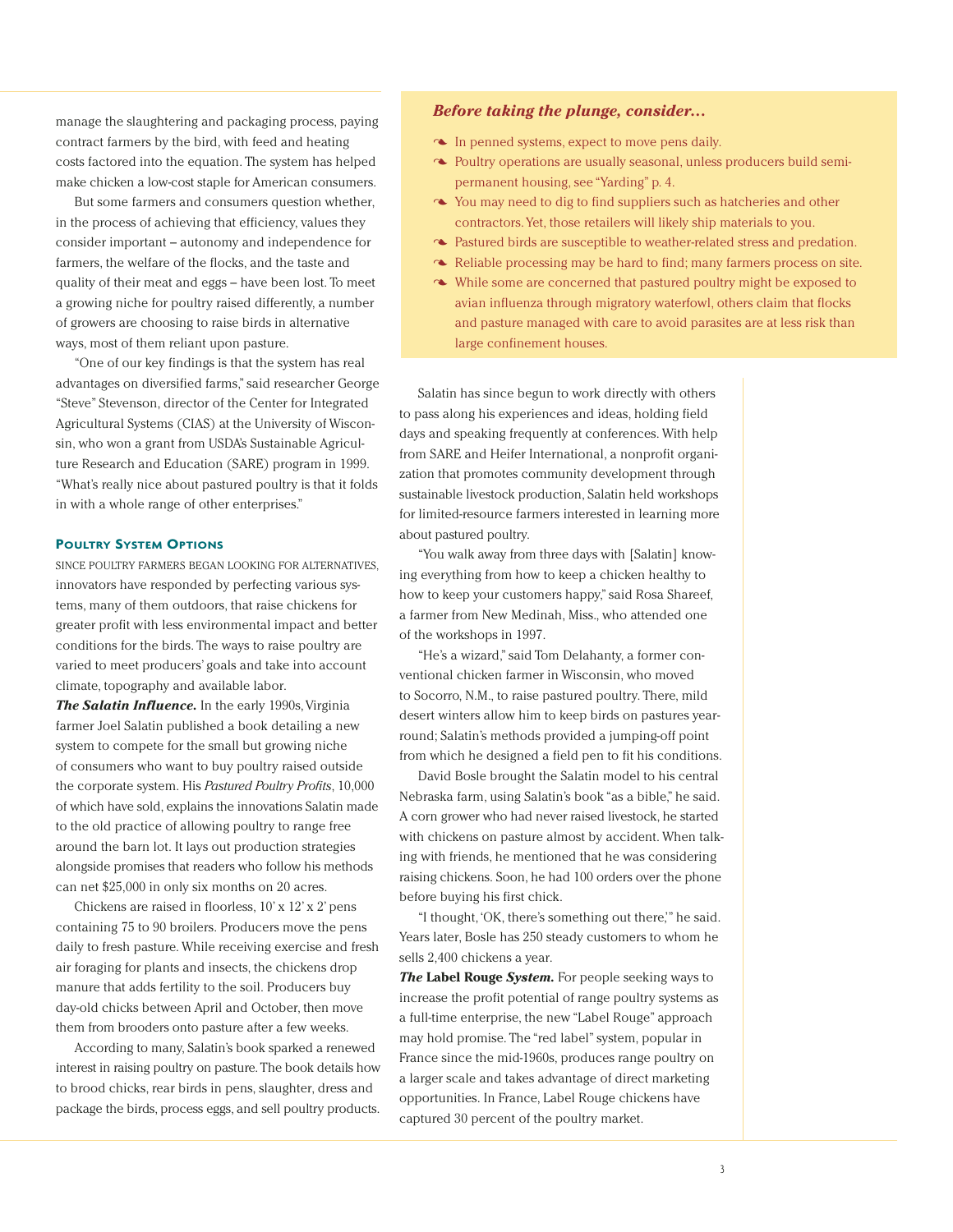

#### **ALTERNATIVE POULTRY SYSTEMS**

**PASTURED POULTRY PENS –** Encloses birds in floorless portable pens that are moved daily to fresh pasture. Birds feed on grass or other forages, worms and insects, and supplemental grain-based feed. They work their manure into the soil by scratching.

**"NET" RANGE (OR "DAY RANGE") –** Contains birds in movable housing, with electric poultry netting defining a series of paddocks surrounding the house, (often a hoop-like structure). Producers move flocks through paddocks, shifting them as the condition of the pasture dictates. With access to the shelter for feeding, rest and shade, birds can escape from both predators and inclement weather. Birds feed on grass or other forages such as vegetable or grain crops, worms and insects, and supplemental grain-based feed. Birds remain vulnerable to predation – especially avian predation – but may be better protected from the more common nocturnal predation because the housing units are usually more resistant than field pens to raccoons, foxes and skunks.

**YARDING –** Keeps birds in stationary housing, but allows them access to yard or pasture during daylight. This model has been a popular way for some confinement poultry producers to tap into the growing market for "free range" poultry, including the new USDA certified organic program. They can use the same houses designed for the industrial confinement model, modifying the practice simply by fencing a yard or pasture surrounding the house and allowing flocks to range on it. Without taking care to subdivide the area into paddocks, however, farmers using this method risk concentrating birds, which can denude the soil, deplete nutritious forages and concentrate pathogens. Again, because birds are not contained in pens, they are more open to predation, at least during daylight hours.

**"CHICKEN TRACTOR" –** Contains poultry in small pens to help prepare the soil for garden plots. Birds feed on weeds, garden plants, insects and grubs, and supplemental grainbased feed – while "tilling" and "fertilizing" the soil. Andy Lee, a Virginia farmer and researcher, wrote a book about this system, claiming the birds can do wonders in weed suppression and soil revitalization.

**FREE RANGE –** Allows birds to range freely across pastures, gardens, and/or cropland, and to return at night or in inclement weather to portable housing. Skids or "eggmobiles" are moved regularly to encourage grazing of particular areas. Birds are vulnerable to predation.

The comparative value of the various poultry systems depends on the vision you have for your operation. Seek experienced advice and make use of the wealth of information listed in "Resources" on p. 16.

Different from conventional systems, Label Rouge enterprises offer independence, use lower densities of birds per housing unit, allow flock access to yards, discourage routine medication, and feature longer life spans – 12 weeks – for broilers and other meat birds to reach market weight. The longer life of the birds has become a chief marketing point, along with a flavor Label Rouge proponents claim is superior.

"What affects taste is the genetics of the bird," said Stevenson of Wisconsin's Center for Integrated Agricultural Systems. Because the Label Rouge bird is not a typical American Cornish Cross breed, because it lives longer and because, after processing, it is cooled through air chilling, people consistently notice a taste difference, he added.

Air chilling after birds are dressed, rather than placing carcasses in chilled water, holds a number of advantages for producers as well as consumers, according to Dr. Randall Westgren, a University of Illinois professor of agribusiness management who has conducted research into the viability of establishing a Label Rouge marketing system. Air chilling discourages potential crosscontamination because carcasses are hung and chilled separately rather than lying in contact in a water bath, and flavor is not compromised by chlorine, typically added to chill water in poultry processing plants to kill bacteria and other microbes.

While a farmer may not be able to produce as many of these flocks per season, charging considerably more for each bird boosts profits. French farmers who want to raise birds year-round provide substantial housing.

Poultry specialists at the University of Illinois Agriculture Extension Service have looked into the feasibility of importing Label Rouge techniques to the United States.

Some promising aspects of the Label Rouge model include:

- Potential for profit as a primary, rather than supplemental, enterprise
- A coordinated network of support services, from start-up services (hatchery, feed mill) to post-production (processor, distributor)
- $\sim$  Marketing strategies: playing up the "premium" product, humane treatment or birds' age
- $\sim$  Opportunities to cooperate with rather than compete against other producers
- $\sim$  Contact ATTRA, (800) 346-9140, for more information on Label Rouge, or go to http://attra.ncat.org/attra-pub/labelrouge.html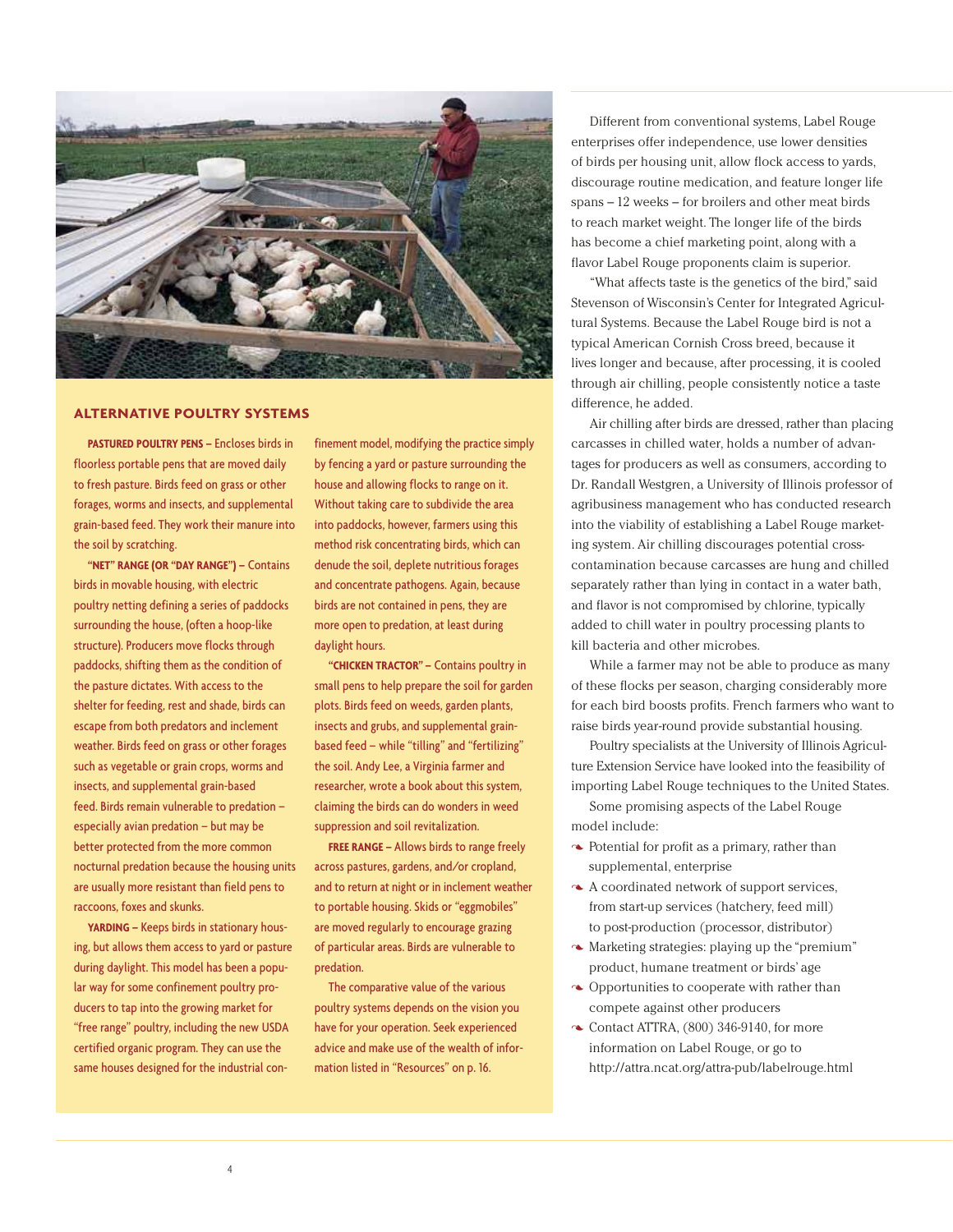## Potential for Profit PART 2

SARE-FUNDED RESEARCHERS AT WISCONSIN'S CIAS STUDIED five farms that raise poultry on pasture and found that the systems, while highly variable, yielded a significant profit for growers who fold poultry into diversified farms. Employing a pastured poultry model and moving pens containing 75 chickens once each day brought the farmers, on average, a net return of \$2.43 per bird. Researchers found a wide range, however – varying from -\$2.82 to \$7.05 – depending on feed costs, experience and whether producers strove for profit as a primary goal.

"People are making it work best at lower numbers," around 1,000 birds a season, Stevenson said, but cautioned that the learning curve is about five years for a grower to become experienced. "By then, people know what they're doing, their pastures are in shape, and they have figured out their equipment needs."

Most pastured poultry farmers sell all of the birds they raise even before processing them. Murial Barrett, a poultry producer who raises 10,000 birds a year on pasture in Nebraska, receives about \$1.50 a pound for her pastured birds, 61 cents more than grocery store prices.

"It all gets down to the customer," said Paul Swanson, a Nebraska extension educator specializing in sustainable agriculture who sees growing interest in pastured poultry. "To sell your product, you need a customer and a growing number of people who are interested in better-tasting, higher-quality chickens and don't like the current system."

In north central Ohio, Molly Bartlett, who along with her husband operates a Community Supported Agriculture project near Cleveland, charges \$2.75 per pound for 800 to 1,000 broilers each season. "We've been doing it long enough, and we do so few, we never have a problem selling all we have," Bartlett said.

CIAS researchers recommend a 1,000-bird supplemental enterprise. At that size, an experienced producer will net about \$3,000. Given the dearth of small processors and the need to process on farm, it's realistic to handle 1,000 birds a year, Stevenson said.

Most farmers who have worked with Swanson on poultry enterprises already had crop farms, and many of them had beef cattle, too. They diversified to improve profits. "Chickens are a size that people don't hesitate to purchase directly, as a opposed to a quarter or half of beef," Swanson said. "It's an opportunity for farmers to try something without a very large investment."

Many direct-market producers find that poultry is a real lure that brings customers onto the farm, and many of them will buy more than just chicken or turkey when they are there.

Laura Rogers raises 300 to 400 chickens every year in Woodbine, Ky. While her husband works off the farm, she is a significant contributor to the family's income. She finds she has no trouble selling chickens for \$6 and \$7 to her neighbors and others in her rural community; her main problem comes in reserving enough birds for her family of four.

"I put them in a field that runs along the side of the road," said Rogers, who has received two SARE farmer grants,"so the neighbors drive by and see them so they know when they're getting big enough. Sometimes I have to tell them that some of the birds they see are sold so we can get some."

#### **Annual Gross and Net Returns per Bird from Pastured Poultry, Four Farms**

|                     | <b>Farm A</b> |        | <b>Farm B</b>   |        | <b>Farm C</b> |        | <b>Farm D</b> |        |
|---------------------|---------------|--------|-----------------|--------|---------------|--------|---------------|--------|
|                     | 1997          | 1998   | 1997            | 1998   | 1997          | 1998   | 1997          | 1998   |
| <b>Gross Return</b> | \$6.70        | \$8.47 | \$6.38          | \$3.80 | \$12.00       | \$5.61 | \$9.36        | \$7.05 |
| <b>Net Return</b>   | \$3.81        | \$3.64 | $-50.05 -52.82$ |        | 52.39         | \$1.33 | \$7.05        | \$4.08 |
| # Birds Sold        | 2.898         | 2.100  | 633             | 420    | 1.110         | 2.174  | 700           | 986    |

Center for Integrated Agricultural Systems University of Wisconsin

#### **PRODUCTION BASICS**

*Housing.* The least expensive approaches are the chicken tractor and the portable field pen models described by Andy Lee and Joel Salatin, though most producers concede they also demand the most time and labor.

The "tractor" model, which Lee designed – and describes in his book, *Chicken Tractor* – calls for small numbers of birds to control weeds and insect pests and increase fertility in garden plots. Simple and inexpensive, the "tractor" may be the best way for someone with limited farming experience to begin raising poultry outdoors, although it is intended primarily to work in concert with vegetable production.

Salatin's model also holds promise for producers who wish to raise poultry with low initial costs. The simpleto-build pens are made of inexpensive wood, sheet metal or plastic, and chicken wire. Making a 10-feet by

*opposite page*

**Paul Ehrhardt manuevers a flock across pasture at his Sun Prairie, Wis., farm as part of the diverse Community Supported Agriculture enterprise he runs with his wife, Kay Jensen.**  *– Photo by Wolfgang Hoffmann*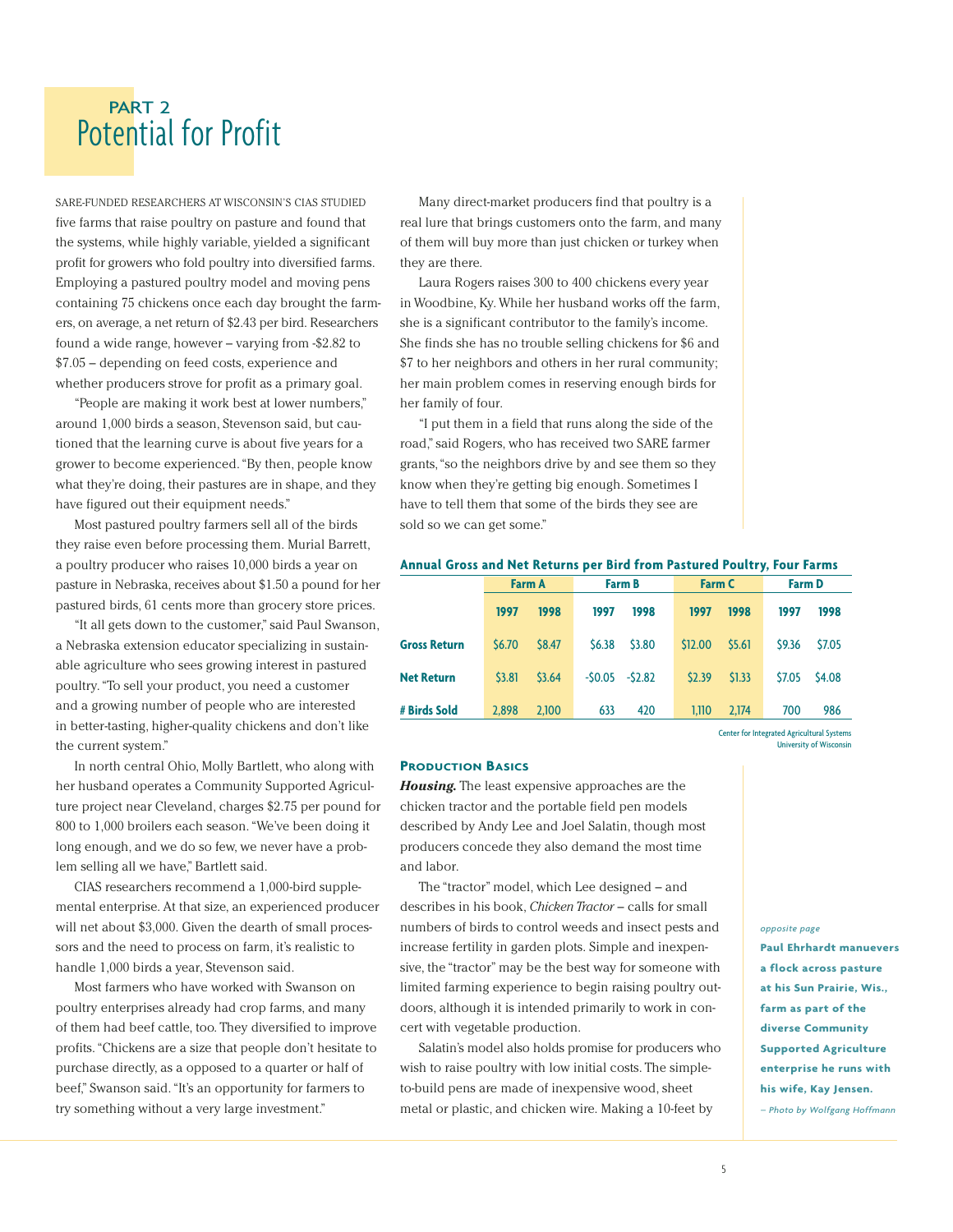12-feet pen – suitable for up to 80 mature chickens – should cost no more than \$200, plus labor. Nest boxes for layers may cost more, but can fit into the same pen designed for broilers.

At the other end of the spectrum are the portable houses favored by many farmers involved in day range or free-range poultry production. Typically much larger and made of sturdier materials, they can cost more. Tim Shell, a range poultry farmer and breeder in Virginia's Shenandoah Valley, estimates the costs for one of his portable "hoop houses," made from PVC plastic pipes, metal rebar, wood and polymer sheeting, at nearly \$1,000, including labor.

"It holds more birds and provides a lot more protection from weather and predators than a field pen," Shell said. He expects his structures to last nearly twice as long as a field pen designed and built to Salatin's specifications. Over a few years, he has even experimented with brooding chicks in them, which would eliminate the need and expense of a separate brooder.

Lee designed and built structures he calls "mini-barns" for his day range operation. They are made from lumber, plywood, corrugated tin and fiberglass, and have wooden runners, or "skids," at their bases that allow them to be dragged with relative ease by tractor to fresh stands of pasture when needed.

Systems like Shell's and Lee's usually depend on portable fencing. Most producers favor electric fencing designed for poultry, called poultry netting, or feather netting. It costs about \$160 per 165-foot roll (including step-in posts, not the power source). Shell, who has written a manual about range netting, recommends at least two rolls for an average flock of about 500 birds.

#### *Want Funds to Research Profitable Poultry Systems?*

SARE sponsors research and education projects that advance agricultural systems that are profitable, environmentally sound and good for communities. Since 1992, SARE also has funded small grants for farmers and ranchers to run on-site research experiments.

SARE's portfolio of projects is diverse. Of more than 3,000 projects funded since the program's inception in 1988, more than 200 concern alternative poultry production and processing systems. Visit www.sare.org to download calls for proposals, check deadlines and learn about grant requirements. (Click on "Funded projects" to access the national projects database.) If you do not have on-line access, call (301) 504-5230.

When writing an application, be sure you understand SARE's goals and objectives. Find a qualified collaborator and follow instructions.

*Brooders.* Secure boxes in which newly hatched chicks can live until sufficiently feathered to live outdoors, brooders are made of plywood, lumber and chicken wire. They contain warming lamps, drinking water containers, feeders and litter. A basic brooder that holds as many as 250 chicks can cost as little as \$100 to construct.

*Feed and Water Delivery.* Beyond a brooder and field pen, producers only need containers for feed and water. They can be simple and inexpensive, even homemade. Ensure that any feeder or watering unit, whether made at home or purchased from a commercial source, does the job properly. For example, improperly anchored or poorly designed feeders and watering units can be tipped over or clogged, increasing opportunities for spoilage and contamination as well as inducing unnecessary stress or endangering the lives of a flock. (Look for poultry equipment suppliers in "*Grit!*," the American Pastured Poultry Producers Association (APPPA) newsletter. See p. 16.)



**Once Tom Larson decided to diversify his former Nebraska grain farm, he tried a host of new ventures, such as raising birds on pasture, and focused both on their place in his rotation and their potential in the marketplace.**  *– Photo by Tom Wolff*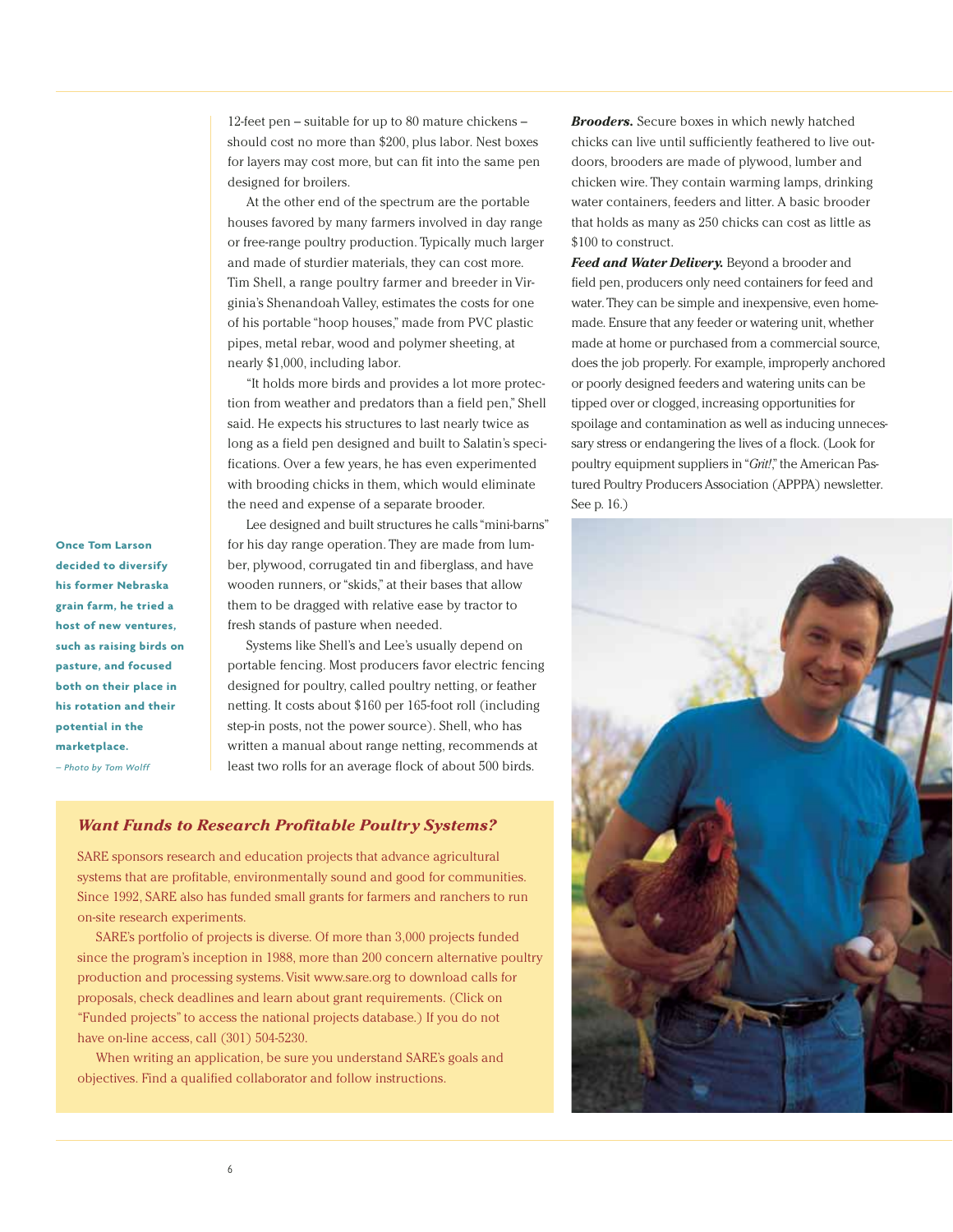#### **FEED**

MOST POULTRY DIETS CONTAIN CORN FOR ENERGY, SOYBEANS for protein, and vitamin and mineral supplements. In pasture systems, producers do not include medications. (Look for poultry feed suppliers in "*Grit!*," the APPPA newsletter. See p. 16.)

Some range poultry producers mix their own feed. Recipes can be found in books, World Wide Web sites and Internet listservs dedicated to pastured and range poultry operations.

Other producers work with local mills to design the right custom mix. David Bosle, who raises birds with no antibiotics in the feed, has found a cooperative local mill that offers ingredients specifically for him and other poultry producers around Hastings, Neb., who market meat under a "natural" label.

Whatever route you take – purchasing ready-mixed feed, or preparing your own blend – the cost will likely range between nine and 18 cents per pound. Meat birds will ingest roughly 10 pounds of feed apiece before reaching market weight, which means the cost of feeding each commonly used Cornish Cross bird will range from 90 cents to \$1.80 during its seven- to eight-week lifetime (or longer for other breeds). Layers ingest similar amounts, but their useful life spans are much longer.

When considering what feed to provide, consider:

- Organic feeds are available from specialty suppliers. Expect to pay up to five cents more per pound for them.
- Some feeds are medicated to combat coccidiosis, which is particularly devastating to chicks. Producers who want to attach "natural" labels to their products may want to avoid medicated feeds.
- Feeds can be ordered in various forms, such as cracked, mashed and pelletized. Healthy debate rages as to which form is better utilized by pastured birds. One point of agreement, however, is that chicks can choke on feed that is too finely cracked or flaked.
- For more information see "Pastured Poultry Nutrition." Request a free copy from ATTRA, (800) 346-9140.

#### **BREEDS**

MOST PASTURE POULTRY PRODUCERS HAVE ADOPTED THE same breed as their confinement counterparts: the Cornish/Rock cross breed of broiler (commonly called the Cornish Cross). Developed for its large breast, large appetite and rapid development, the Cornish Cross also boasts a mild flavor that is familiar and appealing to most consumers.



Virginia farmer Harvey Ussery and his wife are experimenting with hardier varieties of birds, such as Rhode Island Reds and Plymouth Rocks. Even though those varieties take longer to reach market weights, the meat boasts more flavor. Ussery wants to educate consumers about alternatives to Cornish Cross. He says the fast growth of the Cornish Cross strains their hearts, digestive systems and bones. Moreover, birds more suited to foraging eat less supplemental feed.

Ussery, writing in *Grit!*, the APPPA newsletter, details the problems he encountered with the Cornish Cross variety. Cornish Cross chicks from nearly all hatcheries in the country come from the same stock. The variety, he argues, is ill-suited for raising outdoors because it has been bred for confinement. Properties that make for good and efficient foragers, he says, have been "selected out" because they are not needed.

The only appeal of the Cornish Cross, he says, is its ability to arrive at market weight in a period of about seven weeks. Emphasis on that single quality has neglected other important factors, such as flavor, texture, and a bird's ability to take full advantage of all the benefits available to it on pasture.

Some efforts are underway to make the Cornish Cross a heartier bird for range poultry production. Hatcheries such as Shady Lane Poultry Farm, Inc., in Winchester, Ky., provide day-old chicks bred to succeed on pasture. Farmers like Matt John, owner of Shady Lane, raise Cornish Cross birds as parent stock, then select offspring that are better adapted to forage. Those chicks are said to perform well in outdoor settings. See "Poultry Genetics for Pastured Production" at http://attra.ncat.org/attra-pub/poultry genetics.html. *Layers.* There is no overwhelmingly favored variety of laying hen for range poultry production. Several breeds, including Rhode Island Reds, Leghorns and Plymouth Rocks supply reliably large numbers of eggs. The Cooperative Extension Service can help beginners determine the best varieties for the type of operation they envision, **By adding flax to hen rations, some producers have capitalized on the ability to enrich eggs with omega-3 fatty acids, which lower cholesterol and thus have been linked to reduced risk of heart disease in humans.** 

*– Photo by Ken Schneider*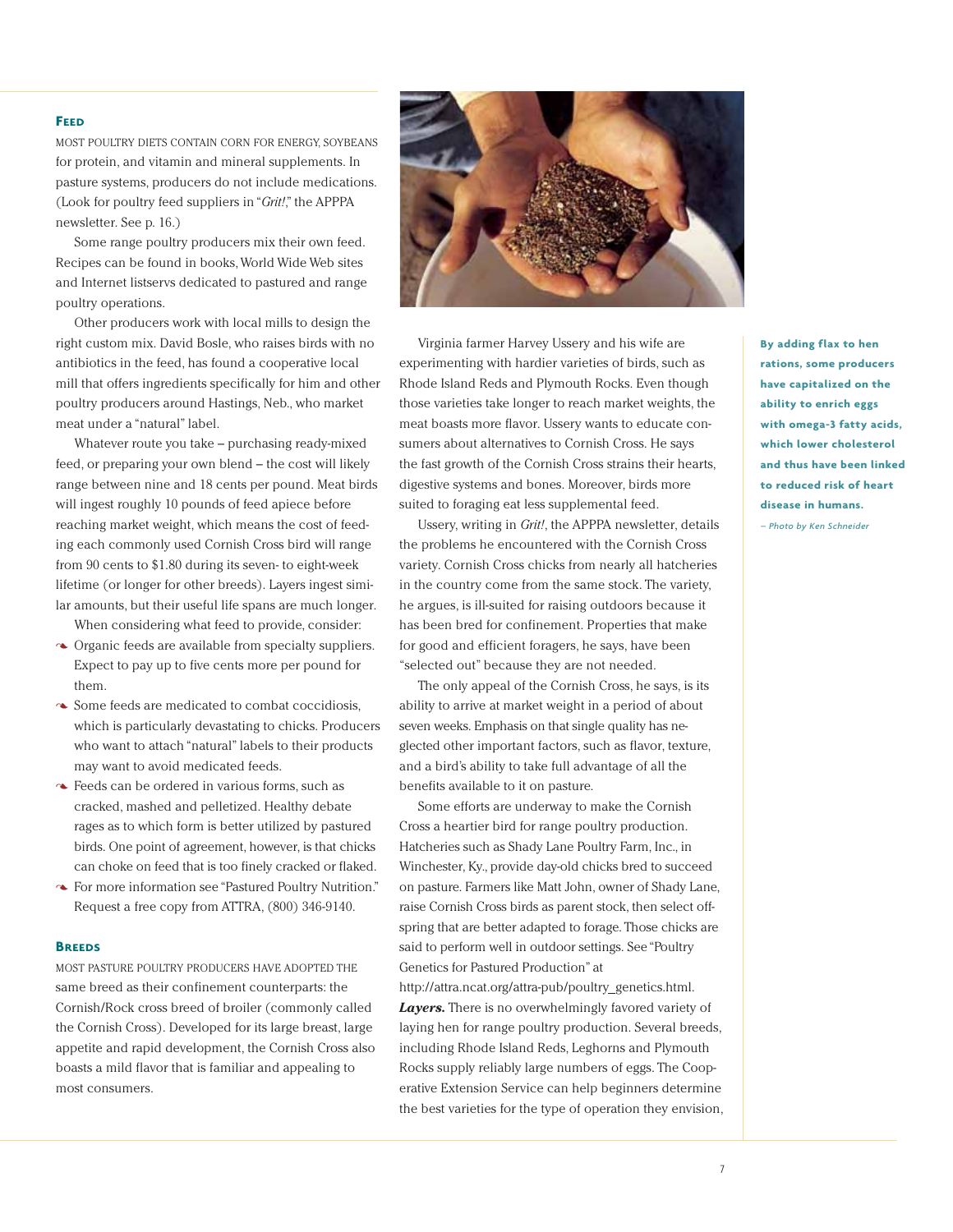and put them in contact with nearby hatcheries. *Turkeys.* The "Cornish Cross" of turkeys is the Broad Breasted White. Again borrowed from the confinement industry, the Broad Breasted is a fast-growing bird that takes about four months to reach market weights of about 18 to 22 pounds. Many who have raised turkeys say they are more manageable in many ways than broilers, and that they convert forage to meat much better than chickens.

Joleen Marquardt, a field pen poultry producer in Pine Bluff, Wyo., said she and her children were at first intimidated by the sheer size of their turkeys at processing time, but found them more docile than broilers.

"The weight gets to be a little much after a full day, but it's not nearly as bad as I anticipated," she said.

Turkeys are generally more resistant to illness than broilers, says Chuck Smith, and are better foragers. Moreover, turkeys are even easier to market. "We've never once had a problem selling every turkey we produce, and most of the time way in advance," he noted. "Chickens are gravy, but turkeys are dessert."

The "Label Rouge" of turkeys are the heritage breeds. Heritage breeds take longer to grow and develop a flavorful, moist carcass. Varieties include the Bourbon Red, Spanish Black, the Bronze and the Royal Palm. More are listed, along with useful information about turkey production, on the web site of the American Livestock Breeds Conservancy, in Pittsboro, N.C. (See "Resources," p. 16.)



#### **MORTALITY AND PREDATION**

EVEN MORE IMPORTANT THAN THE BREED OF BROILER, LAYER or turkey is an assurance that you will receive healthy chicks from the hatchery. Much of that hinges upon delivery times, with more than a day being undesirable.

Joleen Marquardt has been marketing about 5,000 broilers per season since she started her business five years ago. Since then, she has mastered the management skills required and says she knows how to recognize problems. But the premature mortality rates in her 2001 flocks were the worst she has seen, reaching nearly 20 percent. (Beginners should expect to lose 10 to 15 percent.)

"The biggest problem was a particular batch that my hatchery sent early in the season," Marquardt said. "They didn't tell me, but they ran out of Cornish Cross stock and had to get mine from a hatchery in Michigan. That meant they were in transit for at least two days, and I think that just took a lot out of them."

Marquardt came out each morning the first week after the delivery to find 20 to 30 dead chicks. The whole flock failed to gain market weight. "I wasn't even sure they were Cornish Crosses, they were so scrawny," she said.

The hatchery eventually replaced most of the flock, but she nonetheless lost time and money because of the weakened birds.

When buying stock from hatcheries, remember:

- $\triangle$  Choose a hatchery nearby.
- Arrange for overnight deliveries.
- Get guarantees from the hatchery that chicks arriving dead or obviously weakened by stress will be replaced at no cost.
- $\sim$  Realize that airline companies may further curtail the already limited flights that ship live chicks as mail and seek high-quality hatcheries within a day's drive.

Learn as much as possible about the parent stock. It's common, especially among inexperienced pen producers, for birds to be crushed or injured when field pens are moved to a new stand of grass. This is less of a concern for producers using one of the systems that do not require moving the housing so frequently. As producers become more experienced, and as a flock matures, crushing becomes less of a concern because the birds become accustomed to frequent movement of their pens and learn to walk with them.

The other major factor in premature loss of birds is predation. Flocks raised in a field pen system tend to be safer from daytime predators such as dogs, hawks and the occasional eagle because they are securely

**Raising turkeys often proves more profitable than chickens because farmers can charge up to \$3 per pound. Many growers stock fewer turkeys in pens because of their wide wingspans.**  *– Photo by Edwin Remsberg*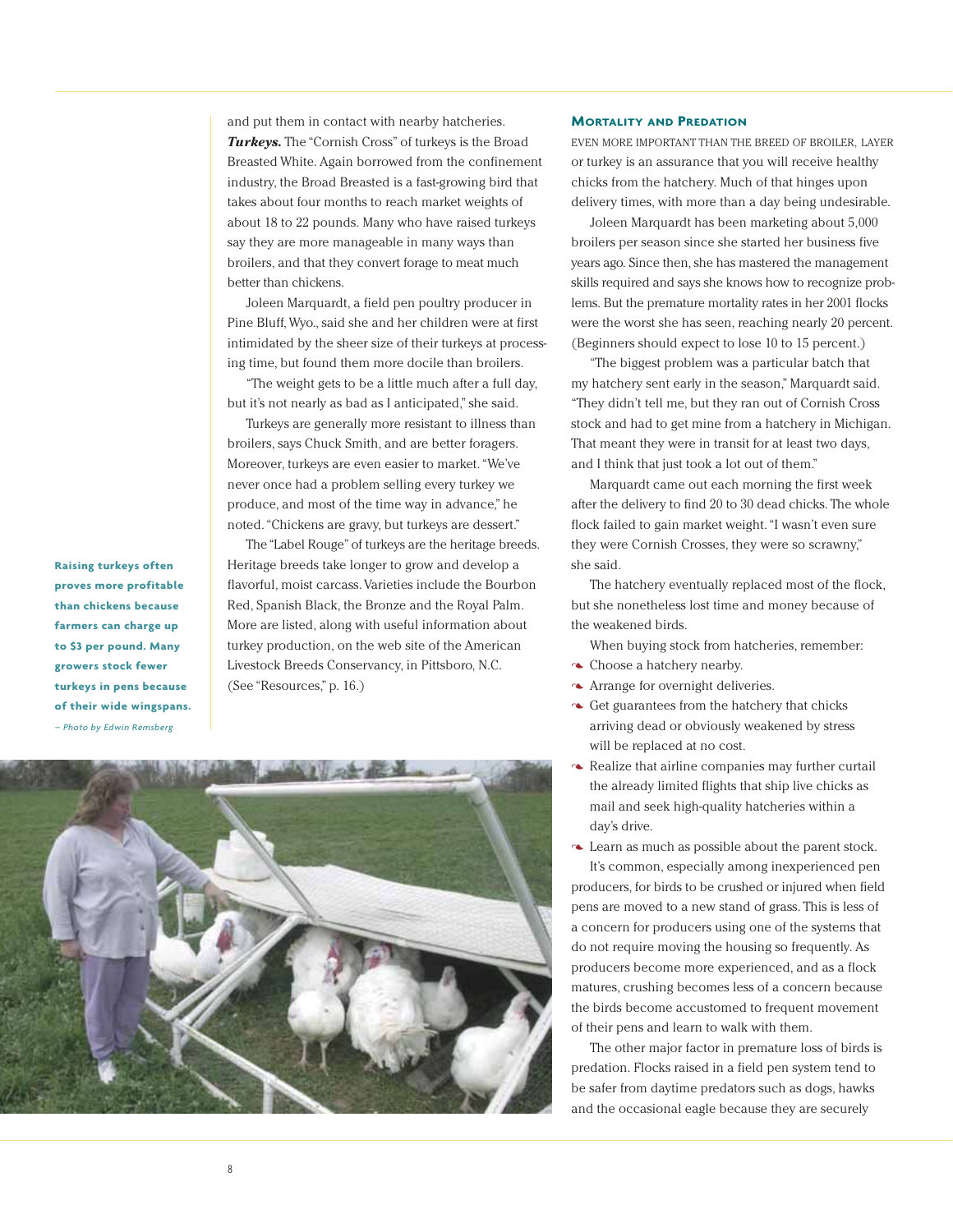

#### *Processing Regulations*

Small, independent producers who want to process poultry themselves and sell directly to customers can take advantage of provisions in federal laws that allow them to be exempt from inspection. Some states use the federal laws while others have their own state laws.

Fewer than 1,000 broilers – In many states, if you do not sell meat across state lines and you do not market poultry from other farms, you can raise and process up to 1,000 birds a year and be exempt from federal inspection rules. Check with officials in your state department of agriculture or health before processing to clarify the exemptions allowed.

Between 1,000 and 20,000 broilers – If the processing facility used and practices employed meet federal sanitation standards and you do not sell meat across state lines, you can be exempt from federal inspection rules, although some states (such as Kansas) may impose stricter rules. Check with officials in your state department of agriculture or health before processing to clarify the exemptions allowed.

Direct marketing rules for fresh eggs also vary by state.

Labeling claims are tightly regulated. Contact USDA's Food Safety Inspection Service for more information, (202) 205-0623.

Consult "The Legal Guide for Direct Farm Marketing" (see "Resources," p. 16) for further explanation of processing regulations.

enclosed. Nocturnal predators such as raccoons, foxes, coyotes and skunks, however, will exploit even the smallest opening in the pen. Even most experienced producers say they have lost a few birds.

Other range poultry producers, on the other hand, are much more vulnerable to avian predation. Alabama Day Range producer Charles Ritch, for example, says hawks and owls are "a big, big problem, and they have been ever since I started." He pegs his predation losses at about 5 percent each season.

Most producers expect some premature loss from each flock despite working to reduce mortality. To minimize loss:

- Provide sufficient warmth, water and feed, especially in the crucial first days after you receive your shipment of chicks.
- $\sim$  Place pens well inside pastures rather than along wooded fence lines because many predators will be reluctant to travel across open territory.
- Consider installing electric fences or using a trained dog.
- $\sim$  Check the ongoing dialogue among producers subscribed to the Internet listservs listed in "Resources," p. 16.

#### **ON-FARM PROCESSING**

CONSIDER SLAUGHTERING AND PROCESSING ARRANGEMENTS early on because commercial processors that handle small numbers of birds are hard to find. If you want to sell through

grocery stores or to restaurants, you must process in a government-approved facility, but those who sell directly to the public may be able to slaughter on farm.

Tom Delahanty, the New Mexico farmer, cautions that a fledgling poultry producer be sure to have lots of help with strong stomachs.

"You can't do it alone, and if any members of your family or people you hire are going to have a problem with the pace of the work or with killing, plucking and gutting chickens, you'd better know about it before you ever get started in the business."

For a typical on-farm dressing operation, you will need: Kill cones

- A scalder (to loosen feathers) purchased or constructed from a stainless steel drum and a two-burner gas cook stove
- A plucker to remove feathers
- $\sim$  Stainless steel tables for eviscerating
- $\sim$  Running water for washing
- Plastic tubs or a stainless steel tank to chill carcasses prior to packaging
- $\sim$  Supplies such as sharp knives, ice and bags Joel Salatin and his family continue to process nearly 10,000 broilers each year outside, a practice that has worked well for other farmers. Using equipment similar to what's listed above, Salatin works on a concrete slab beneath a simple corrugated fiberglass roof. Salatin's waste water is then pumped to the farm's vineyards for nutrient-rich irrigation.

**Mississippi farmer Rosa Shareef's goal is to process 1,000 chickens a month, which, at \$1.50 a pound, nets about \$2.25 per bird. "Good product at a good price tends to sell itself," she said.** 

*– Photo courtesy of Heifer International*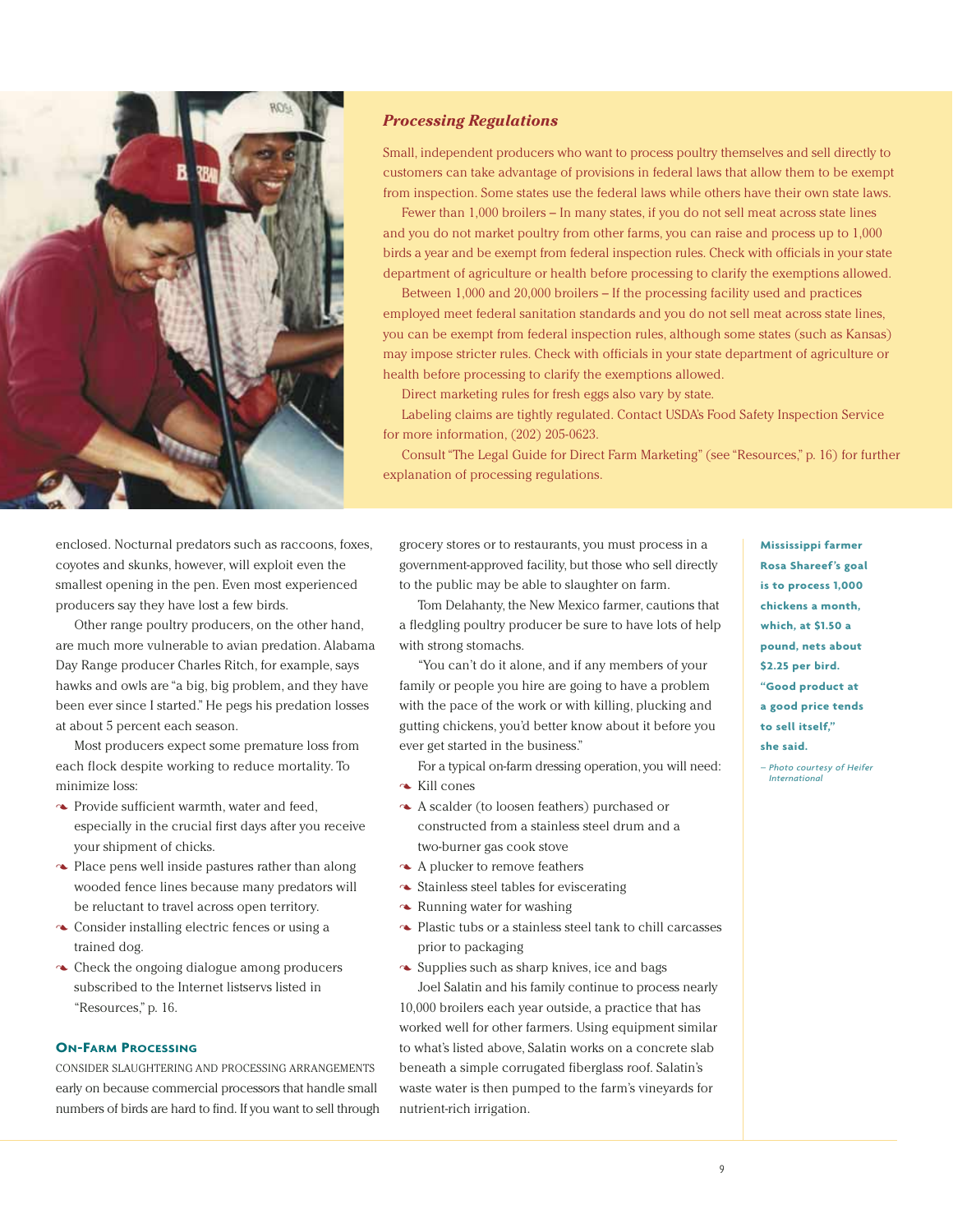"My family and I have worked out the best way for us to do this, and we've got it down to a science," he said.

The most important judges of the quality of his dressing operation, Salatin said, are those who help him do the processing, and his customers. "Our customers pick up their orders from a site right next to where we do the processing, so they can see for themselves how clean it is," he said. "If they don't like what they see, they won't come back."

If he has a good work crew, David Bosle can butcher as many as 400 chickens a day using a mobile processing unit he purchased with three other farmers. He processes three times a year.

*Disposal of Solid Wastes.* Salatin composts the feathers, guts, heads, feet and blood of the broilers he processes. He admits it takes some skill and experience, but says he is able to manage his compost piles so that odors and pests aren't a problem, even at the height of summer.

Oregon farmer Robert Plamondon, who raises about 800 free-range layers and 200 broilers outside the town of Blodgett, does the same, sprinkling hydrated lime on his compost heap after each addition to both reduce odors from the decaying organic matter and to repel pests such as flies, raccoons, even other chickens. Both Salatin and Plamondon use the compost to amend the soil in their garden plots, as well as to help fertilize their pastures.

Other producers who live close to metropolitan areas with upscale and ethnic restaurants can sell feet and heads to chefs who use them to make soup stocks.

#### **COOPERATIVE MOBILE PROCESSORS**

TO PROVIDE FARMERS WITH AFFORDABLE ALTERNATIVES TO on-farm poultry processing, groups around the country are bringing slaughtering to the farm.

Twelve farm families in Michigan collaborated on a mobile processing unit in a project partially supported by SARE. The unit, built in 1999, cost about \$20,000 and called for about 360 hours of labor.

Rick Meisterheim, of Michigan's nonprofit Wagbo Peace Center coordinated the project. He reports that the 12 producers contributed together about \$11,000 toward the cost of the unit and agreed to a yearly membership fee of \$25 and a 25 cents per-bird charge.

With three other Nebraska growers, David Bosle bought a mobile processing trailer in a cooperative effort. The farmers and others in the community share a trailer equipped with killing cones, a scalder, a feather picker, a scale and an evisceration area. The processor, purchased with help from Nebraska's Center for Rural Affairs, which received a SARE grant, allows the four farmers to share the cost of processing. They also rent out the mobile unit to other farmers or, at a discount, to community groups like 4-H.

#### *In Kentucky, Poultry Growers Share Processor to Comply with Restrictive Laws*

In Kentucky, a group of farmers, consumers, nonprofit organizations, university scientists, and health and agriculture department officials have jointly constructed a mobile processing unit – about the size of a large horse trailer – that can be hauled by truck to different locations. It contains the scalding, plucking, washing and packaging equipment each farm family needs to process broilers and turkeys.

One of the key players in the coalition is Heifer International (Heifer), a nonprofit organization that helps farmers with limited resources launch pastured poultry and other enterprises. Heifer applied for SARE funds, which, combined with major support from the Kentucky Department of Agriculture, financed the \$75,000 mobile unit. Participating farmers helped design the unit, and Steve Muntz, Heifer's Appalachia program manager and coordinator of the poultry project, said they are satisfied with their initial experiences.

"There was no alternative for the farmers," Muntz said. "There is not a single federally inspected poultry processing plant in the state that will take birds from an independent producer, and selling live birds to individuals is the only other way, given the state restrictions."

The USDA has exempted the unit from federal inspection, and the state has licensed it for both poultry and shrimp processing. Birds processed in the unit, the only legal method for independent Kentucky farmers to sell processed poultry, can be sold anywhere in the state.

The unit, which must be paired with a docking station equipped with potable water, electric and sewer connections, is located in Frankfort. To reach greater numbers of farmers and to minimize the per-station expense (estimated at \$4,000 to \$5,000), organizers expect to see another station constructed in eastern Kentucky.

Meanwhile, Heifer and its partners continue to seek a broader customer base for pastured poultry in the state. They also hope to establish a range poultry cooperative to meet the demand for the product and locate docking stations close to co-op members.

"We hope the mobile processing unit will provide a path to a new small-scale poultry industry in Kentucky," Muntz said. "As agriculture has gotten bigger and bigger in this country, the doors to the marketplace have been closed to small farmers. The unit is one key available to Kentucky farmers to unlock those doors."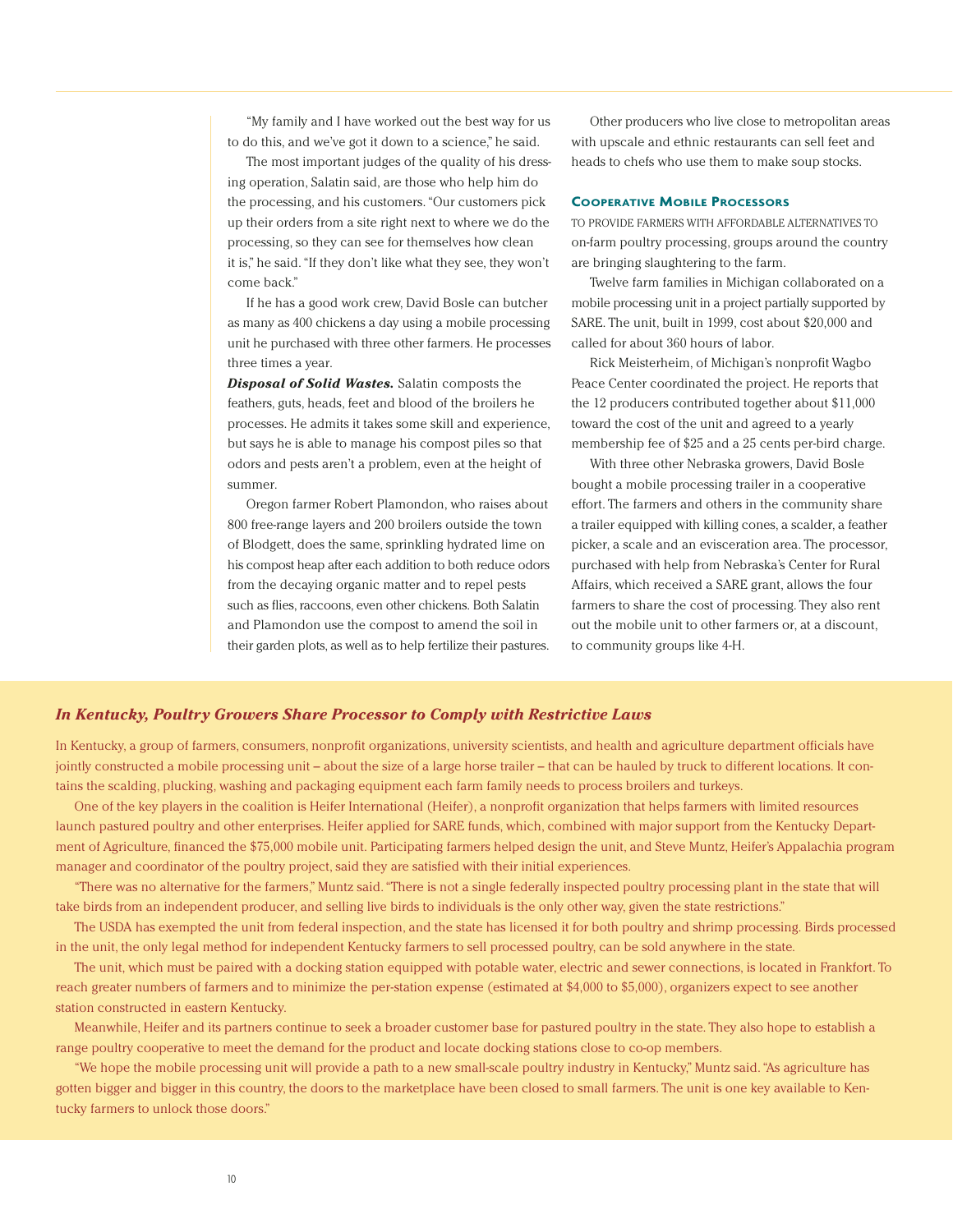## Environmental Benefits PART 3

POULTRY CAN DO A LOT TO REMEDY PROBLEM SOIL AND control both insect pests and weeds – while supplying a new revenue stream for the farm.

#### **SOIL**

POULTRY BIRDS FREE TO ROAM ACT AS MINIATURE MANURE spreaders that fertilize the soil. They turn and mix soil and manure as they scratch for insects and worms, increasing organic matter and improving fertility. Take care not to keep birds too long in one area or in high concentrations, or you risk denuding and compacting the soil.

Steve Stevenson of Wisconsin's CIAS worked with farmers who raise other livestock in addition to poultry on pasture. In each case, the chickens followed the larger animals, from dairy sheep to beef cattle. "We heard again and again that chickens do wonders for soil quality and nutrients," he said.

In Louisiana, SARE-funded researchers studying the benefits of integrating vegetables with broilers or layers found that vegetables grew best when planted 14 days after birds were moved across the plot.

"We found significant improvement in plant performance 14 days after birds were on the land," said James McNitt, a researcher at Southern University, who tested for the optimum time to plant cucumbers, summer squash, mustard greens and collard greens after pastured poultry.

Mark and Robin Way of Cecil County, Md., appreciate the extra nitrogen their flocks give to their hay fields. They move seven pens at a time across one of their four hay fields, and rotate to a new field each year.

"We've had soil tests, and we're right where we should be," Robin Way said. "The animals do well on the fields. They pick out bugs, and what they give back is extra nitrogen."

Tom Delahanty's birds help him overcome an obstacle endemic to New Mexico: poor soil. His birds are building a layer of rich organic matter atop the sandy desert ground to the point that he is considering expanding into organic produce.

"Between the rye and oats I plant both as cover crops and forage, and the scratching the birds do that works their manure down into the ground, I'm getting fertility like they've never seen around here," he said. "I've got grain farmers coming from all over the valley to look my pastures because they stay green all year long."



#### **FORAGES**

RESEARCH, ALONG WITH THE OBSERVATIONS OF MANY producers, suggests that birds and pasture offer mutual benefits. Planting diverse forages that improve soil quality by fixing nitrogen or adding organic matter makes good sense, even though poultry producers sometimes debate how much grass or other forage meat birds and layers actually eat, and how much benefit they get from it. Birds are not true ruminants and cannot digest the cellulose in most plants very efficiently (though turkeys and geese are better at it than chickens), but they do get some nutrients.

Joel Salatin has established what he calls a "permanent polyculture" of clovers and grasses in his pastures, with varieties, such as native grasses, broadleaves, clovers, chickories, oats and rye that mature at different times of the season. His chickens will, "eat almost anything as long as it's not too tall and not too tough," he said.

Oregon egg producer Robert Plamondon has found that pasture research from the early 1900s still applies. "Everything I've read points to oats as the ideal coolseason green feed," he said, "while ladino clover, alfalfa, and to a lesser extent other clovers are better summer

**Paul Ehrhardt, who raised 2,500 chickens in 2001, grows a dense combination of clover and grass to pasture his birds and improve the soil on his Sun Prairie, Wis., farm.**  *– Photo by Wolfgang Hoffmann*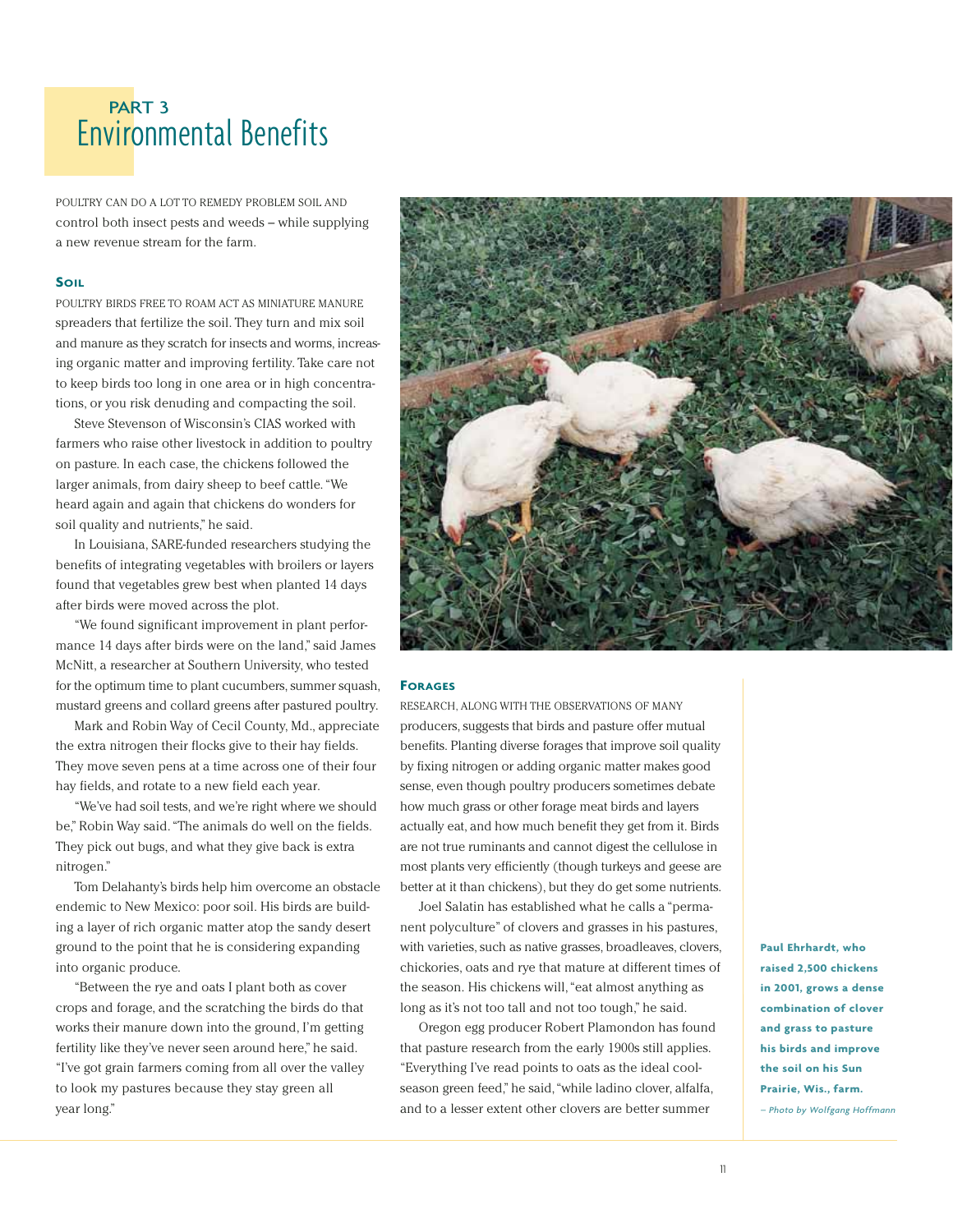feeds. My own experience with oats has been very favorable"

Salatin maintains that his broilers get enough nutrition from forage, insects, and grubs that they need 30 percent less feed than broilers raised under the industrial confinement model.

#### **ANIMAL HEALTH**

PASTURED FLOCKS ARE GENERALLY RESISTANT ENOUGH TO disease and infections that many producers forego the use of antibiotics or medicated feed. Pastured poultry producers often use that aspect of their operation as a marketing tool. Few, if any, pastured or range producers report significant problems with cannibalism, so the practice of beak trimming is uncommon.

By contrast, chickens raised in confined houses remain at risk for a host of respiratory illnesses because of air quality marred by dust made up of excrement, ammonia, litter, skin and feathers. To guard against illnesses such as bronchitis and necrotic enteritis, confinement chickens receive routine inoculations and antibiotics.

Pastured birds, however, are more susceptible to weather-related stress. They can get too cold, too hot, be rained upon or be injured by predators or pen walls. Wildlife can transmit disease-causing microbes.

Diseases such as coccidiosis can occur. Use frequent rotations and allow pasture plots time to rest to knock back pathogens. Clean pens and brooders regularly between flocks to keep harmful microbes in check.

### Quality of Life Issues PART 4

MOST PRODUCERS FIND ALTERNATIVE POULTRY SYSTEMS make economic sense because the cost of establishing them is low while the potential for significant and steady income is high. However, much of the growing interest is because these new systems also promote values such as family cohesion, a clean environment, an outdoor lifestyle and independence for farmers.

#### **FAMILY AND LIFESTYLE BENEFITS**

JOLEEN MARQUARDT, THE WYOMING PASTURED POULTRY producer, held down a variety of jobs off the farm, but realized a few years ago that she was missing out on too much of her children's lives. She and her husband, Greg, who operate a dryland wheat farm, were juggling child care with her various jobs.

"I like to work and contribute to the upkeep of the family," she said,"but I felt I was losing contact with the kids." Her pastured poultry venture changed all that.

"I kept one of my jobs because I can do it in the winter months when we can't raise chickens outdoors, but I focus on broilers right up through Thanksgiving," she said. She can also focus on sons James and Jordan, and daughter Jessica, because they work right alongside her now instead of waiting for her to come home from town every evening.

"That's the biggest benefit," Marquardt declared. "I work with my kids, and see them learn how to take care of the chickens and work with customers."



Considering what she used to spend on babysitters and travel,"I didn't sacrifice anything by starting this business at home. In fact, in a couple more years I'll probably be making more than I could have any other way."

Marquardt's lifestyle resembles that of many other range poultry farmers. Some stages are so labor inten-

**Sarah and William Rogers help their mother, Laura, by filling poultry water containers and tallying income and expenses, making the Kentucky operation a true family endeavor.** 

*– Photo by Gwen Roland*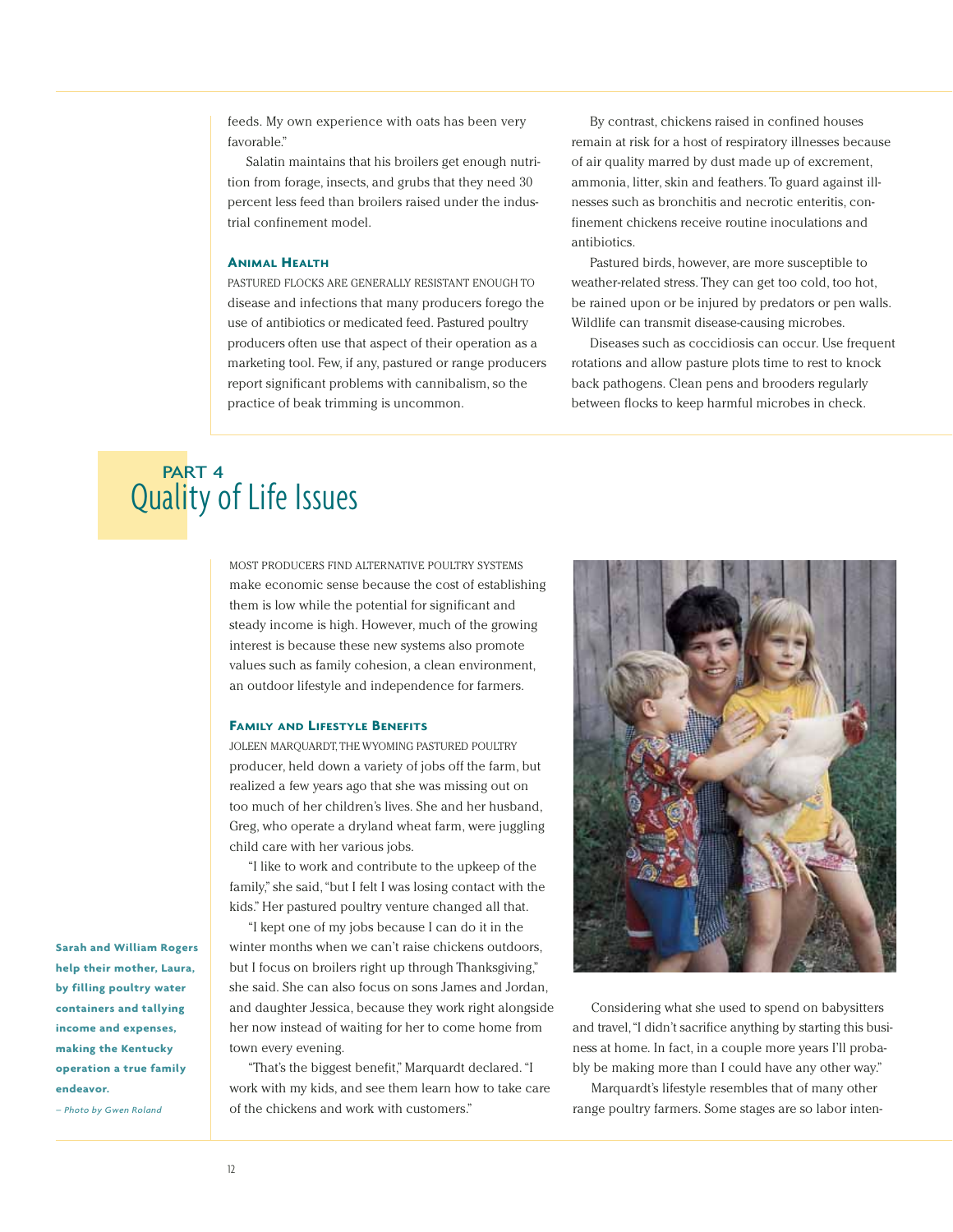sive they can't be done in isolation, and families provide the most ready workforce. Children with sufficient training can handle even the most difficult parts of the process, including moving field pens or relocating larger portable shelters with a tractor. They also can help dress and package broilers, or collect and wash eggs.

Children provide help that is not only valuable to their parents but also teaches them about careful treatment of animals and reward for labor. Sarah Rogers, 10, and her seven-year-old brother, William, handle watering chores for their mother, Laura Rogers, in Woodbine, Ky., every day after school. While Laura Rogers moves the poultry pens, the kids fill five-gallon buckets with water. They also check on the chickens, gather them when needed and ensure pen doors are closed each evening.

"They know we have to work on the pens every day, just like homework," said Laura Rogers, who has taught them how to keep accounts using money they've earned from poultry proceeds. "Best of all, they are learning that a family works best when it works together."

#### **LABOR**

WISCONSIN'S CIAS RESEARCHERS, TRACKING LABOR ON FIVE pastured poultry farms, developed a model where farmers spend 20 to 22 hours per week handling a 1,000-bird supplementary enterprise, raising chickens from chicks through slaughter at eight to 14 weeks.

As a 5,000-bird primary enterprise, annual net returns would average more than \$18,000 by the 10th year, involving a 35- to 42-hour work week for six months of production.

Ohio farmer, author and lecturer Herman Beck-Chenoweth believes farmers routinely undervalue the cost of their own labor.

"They should keep track of everything, from building pens to reading and learning more about the process, to marketing, and if it isn't paying, they should do something else," he said, adding that it is important to ask a fair price for meat and eggs while minimizing the amount of time spent on poultry chores.

#### **FOOD FOR THE FAMILY**

ANOTHER POSITIVE ASPECT OF RAISING POULTRY ON PASTURE is the assurance growers and their families have of eating well.

"I haven't bought meat from a grocery store in years," Kentucky farmer Chuck Smith said,"and I hope I never have to." He knows exactly what his animals eat and is assured – because he and his family do it themselves –



that the animals are processed humanely.

"I know what we are feeding our family when we pull a chicken or a steak from the freezer, and there aren't a lot of people who can say that anymore," he said.

In a manual intended as a decision-making guide for farmers, Anne Fanatico from the National Center for Appropriate Technology summarizes the experiences of 35 southern farm families who participated in a pastured poultry education project funded by SARE. Between 1996 and 1999, the families enrolled in a Heifer International course geared at helping limited resource farmers earn profits and achieve a better quality of life.

After training, each family received funds to help them get started with the new business. The farmers recorded income and expenses for the project – as well as the system's impact on their lives. Partly because the new pasture-based system allows them to work directly with animals outside, earn modest profits and provide food for the family, 27 of the project's 35 participants continue to raise range poultry for home use and for sale to growing customer bases.

"Not only did we make a few dollars, but I am veryhappy that we can open the freezer and see 40 chickens we can eat," said a Kentucky producer quoted in the NCAT manual, available from ATTRA at http://attra. ncat.org/attra-pub/pasturedpoultry.html.

#### **COMMUNITY BENEFITS**

AT LEAST SIX FAMILIES IN A TRADITIONALLY LOW-INCOME community in Illinois have re-charged their finances by **John and Ida Thurman, shown with Merrill Marxman of USDA's Farm Services Agency (left), received a SARE grant to test whether raising poultry would stimulate profits and create jobs. "We have found that the more people doing these types of chickens, the more people know about them, and the better the market gets," John Thurman said.**  *– Photo by Ken Schneider*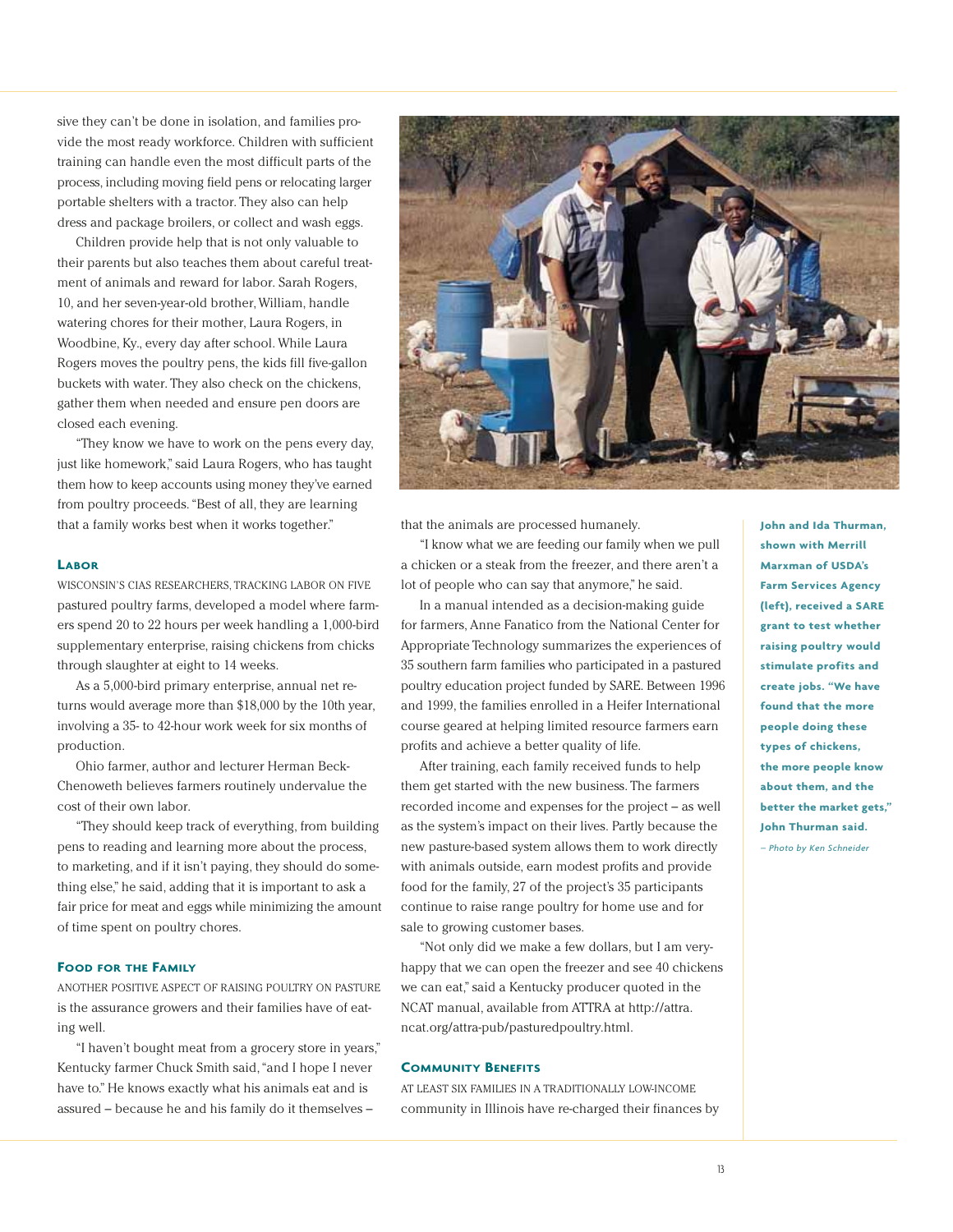*"I didn't sacrifice anything by starting this business at home. In fact, in a couple more years I'll probably be making more than I could have any other way."*

*– Joleen Marquardt, Wyoming*

adding range poultry enterprises to their farms. Farmers in Pembroke Township in north central Illinois were so inspired by their experiences testing alternative poultry systems that they formed the Pembroke Farmers Cooperative to share poultry pens, a refrigerated truck, a livestock trailer and, not least, production information.

Jump-started by two SARE grants, awarded as part of North Central SARE's efforts to target funds to underserved groups, the Pembroke farmers experimented with both free-range and pen methods. "Through this project, I learned how to raise a healthier chicken in a process that is more economically beneficial," said Irene Seals, a producer grant recipient. "Raising pastured poultry is now a major part of our operation."

With help from the Kankakee County USDA-Farm Service Agency director, they located a small-scale processor to slaughter and package their birds, complete with the co-op label. With processing secured, the families are able to sell their product within the county or, for an even better premium, in Chicago.

"It's a system that I felt really fits their lifestyles and the community," said Merrill Marxman, the FSA director. "We started it as a USDA outreach effort to what we saw as an impoverished community, and now the co-op has its own headquarters."

After perfecting his pastured poultry system, partly

with help from a SARE producer grant, David Bosle set up an apprentice program for aspiring chicken farmers in Nebraska. He taught them everything, from how to build pens to how to butcher the birds – and got help processing his chickens along the way. Over the last few years, he has hosted between four and 10 farmer apprentices every processing day.

"After getting the SARE grant, the least we can do is share information with people," he said. "The information is free, but they help me kill chickens."

Bosle is also designing an Internet course on raising pastured poultry for his central Nebraska community college.

The Ways of Conowingo, Md., enjoy farming and raising livestock, from poultry to rabbits to beef cattle, on pasture. Robin Way says the family also finds merit in attracting customers from their community to experience an integrated farm.

"People are losing small, diversified farms," she said. "We try to manage the farm like its own little community, and we invite people to come see what we do – how the animal was raised and how it's processed. We're proud of what we have and how we raise them."

Not only do customers pick up meat right at their farm, but the Ways hosted 3,000 people during their county's "Family Day at the Farm."

## **Marketing Options** PART<sub>5</sub>

THE EXPERIENCE OF PRACTICALLY EVERY RANGE POULTRY producer bears this out: *Marketing your product will take as much time and energy as the actual task of raising and processing your product*.

In a survey, 80 percent of APPPA members cited direct marketing as a top sales method. For most, the best way to reach family, neighbors and others in the community was word of mouth, posting flyers on local bulletin boards, selling products at farmers markets and contacting customers often.

#### **MARKETING TIPS**

*Newspaper Stories.* Mary Berry-Smith doesn't consider herself a marketing genius, but she managed in one year to have her pastured poultry operation featured twice in the Louisville *Courier-Journal*. Each time, she received a flood of orders that led to people reserving every one of her broilers and turkeys well before the 2001 season was complete.

Marketing is all about capitalizing on advantages. The key lies in what some call "relationship marketing." Berry-Smith worked with a newspaper editor to explain the benefits of the system, and that made the editor more willing to try, and to be impressed by, the product. Joel Salatin and his farm were profiled in the national *Smithsonian* magazine, as well as on ABC News.

Farmers who have received ink in newspapers or magazines report that when people read about their product – and the philosophy and practices behind pasture-based poultry systems – their phones, in Chuck Smith's words,"ring off the walls."

*Pre-Orders.* David Bosle of central Nebraska prints a newsletter every winter for his customer list of close to 300. He includes a self-addressed, stamped envelope to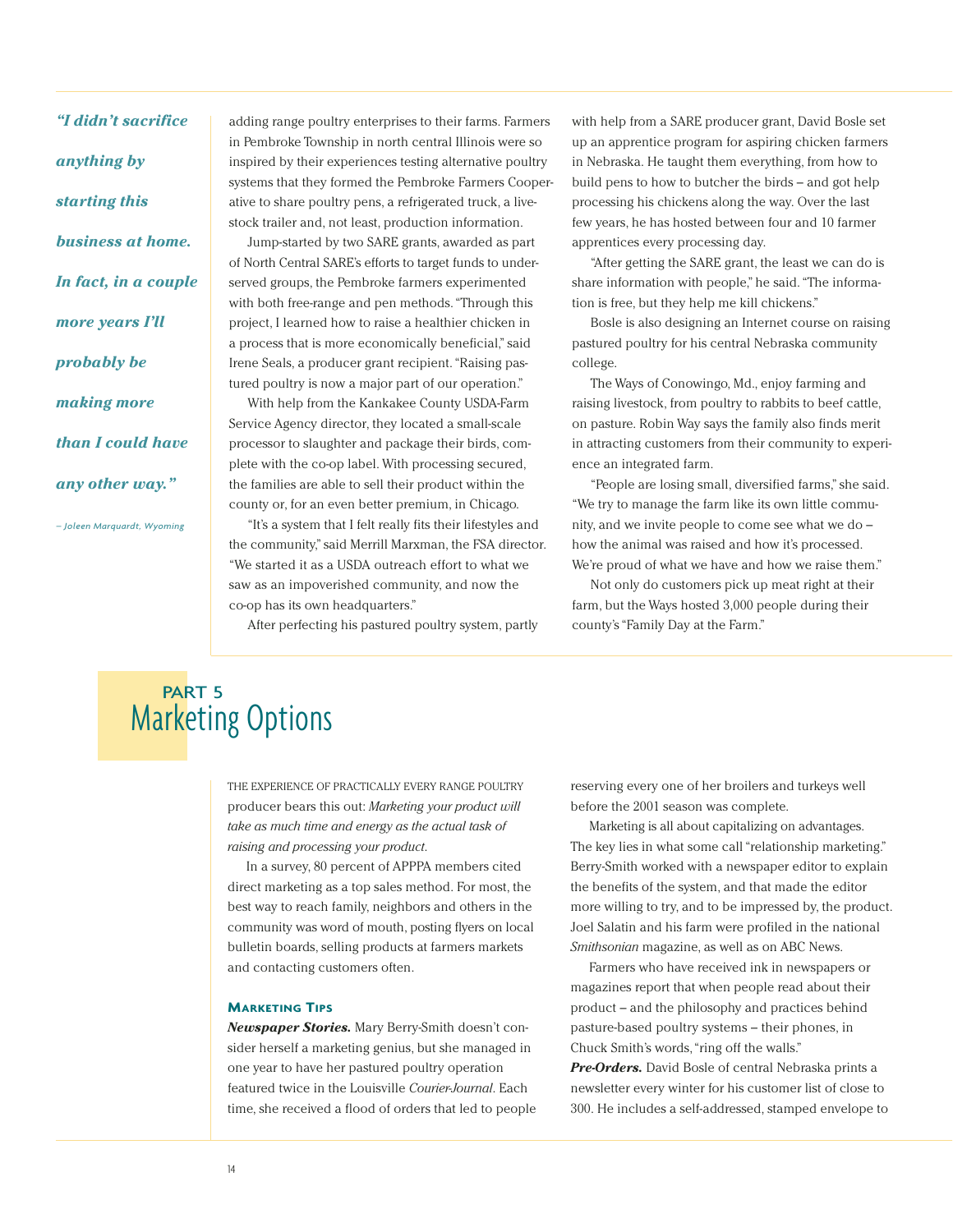take orders, by month, for the season.

"That's a must," he said. "The biggest cost is to get the customer on the belt, and once you've got them there, it's stupid to let them fall off."

Bosle takes advantage of the short growing time for chickens and clusters his flocks around spring, summer and fall holidays, including Memorial Day and Labor Day. With the pre-ordering system, he generally sells his birds prior to growing them.

*Samples.* Robin Way not only praises the virtues of investing in a colorful, easy-to-spot farm sign, but also recommends giving out free meat. "If they take the trouble to drive down our lane, I'll give people freebies," she said. "Maybe they'll never show up again, but may be they'll be one of our best customers."

When they first starting raising poultry on pasture, the Ways would bring chickens to auctions and meetings and make donations. All of the meat was accompanied by their farm business card.

*Selling with Other Products.* Delahanty, the New Mexico grower, markets his organic meat under a "Real Chicken" brand that commands varying premium prices – as high as \$5 per pound at some upscale groceries in Albuquerque and Santa Fe. Next, he plans to sell organic vegetables he expects will flourish in the manure-rich soil aided by his flocks.

"I've already got the contacts at farmers markets, groceries and restaurants all up and down the valley," he said,"so selling them vegetables the chickens help grow should be easy."

One grower who works with James McNitt at Southern University garners \$2.25 a pound for chicken partly because she already has a dedicated list of customers lining up for her organic blueberries. "And people are pushing her to do more," McNitt said.

Molly and Ted Bartlett offer chickens as an extra option for members of their Community Supported Agriculture (CSA) enterprise in northeast Ohio. When joining their farm for the season, customers decide whether to buy a poultry package. "We offer them 10 birds for \$90," Molly Bartlett said,"and they can take them all at once, or over the course of a year. It works well, it helps the cash flow, and it provides more variety to offer our customers."

#### **THE EXTRA HEALTHY EGG?**

SOME PRODUCERS ARE TRYING TO CAPITALIZE ON THE ABILITY to enrich eggs with omega-3 fatty acids, which lower cholesterol and thus have been linked to reduced risk of heart disease in humans. Flax, commonly grown as



an oilseed, can be added to hen rations at about 15 percent. Researchers at the University of Nebraska have found that so-called "Omega eggs" can reduce saturated fat by one-third.

With help from a SARE grant, Waterman, Ill., farmer Joel Rissman began growing flax to feed to his 60 laying hens. He swaths the flax, lets it dry, then adds it to livestock feed. "If we were selling eggs off the farm, I could easily get a big premium," Rissman said. "Because our eggs are all picked up by customers at the farm, which saves us time, we charge a modest amount that allows for a fair profit," about \$2 a dozen.

For more information about feeding flax to layers, see "Resources," page 16.

#### **NICHES WITHIN A NICHE**

THIRTY-ONE PERCENT OF THE RESPONDENTS TO A RECENT APPPA survey raise turkeys along with pastured broilers. Sixty-nine percent raise layers. Many also report raising varieties of poultry other than chickens and turkeys, including ducks, guinea fowl and pheasant hens. Some market two-year-old stewing hens.

Specialty fowl such as ducks can be raised with as little effort as is required for broilers and layers, but can bring in much more money per pound. Their rareness also tends to make the job of marketing easier. Restaurants offer good markets for exotic fowl, and if regulations in your state allow direct sales to restaurants, it's worth contacting the chefs at every upscale establishment in your area.

**Investing in an eyecatching farm sign and an easy-to-read label helps bring repeat customers.** 

*– Photo by Edwin Remsberg*